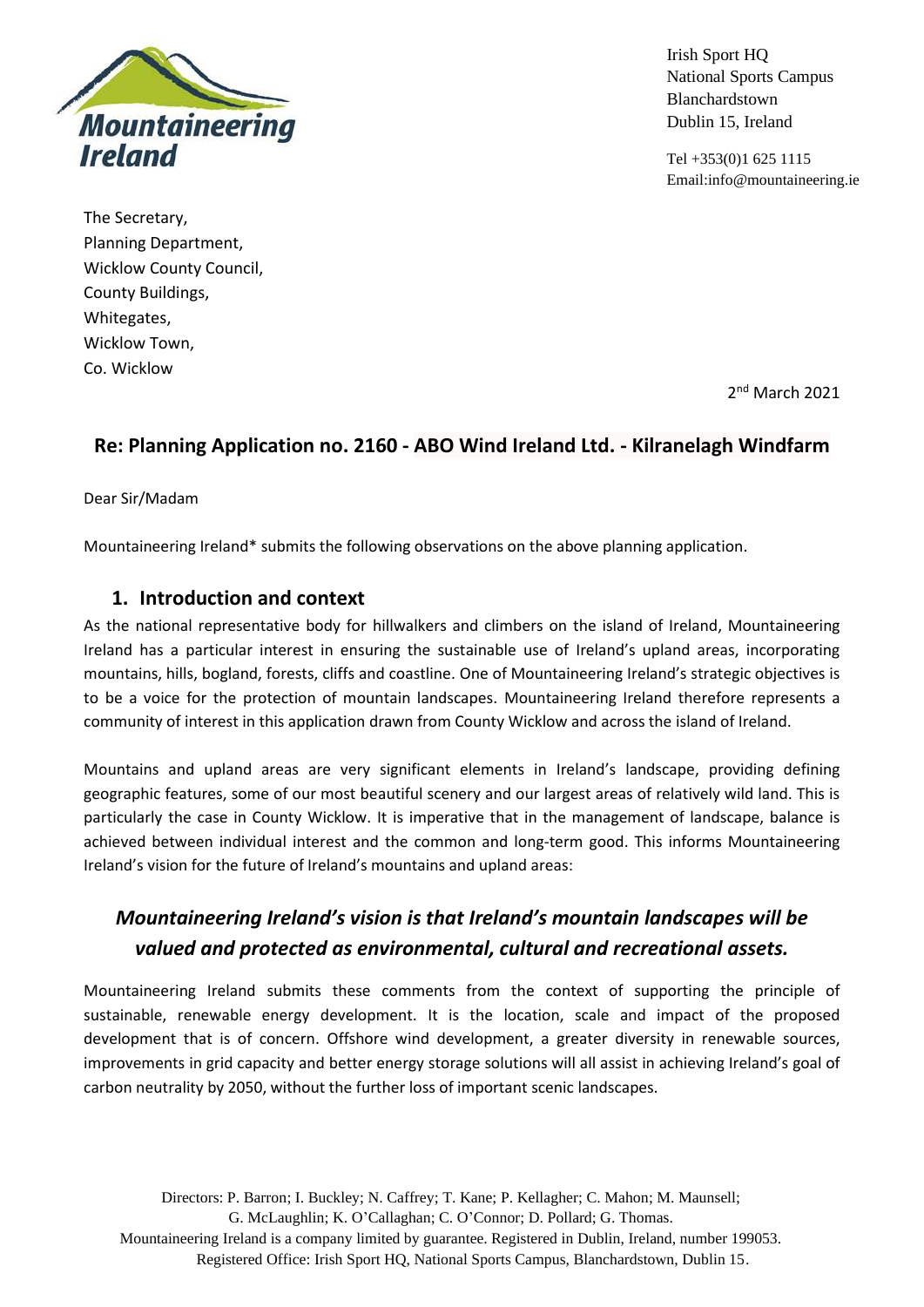

The proposal is for a development comprising five wind turbines with an overall height of up to 165m, within an area of private forestry on Kilranelagh Hill, on the southern side of the Glen of Imaal. The site is just 1.5km west from the summit of Keadeen Mountain, a prominent and distinctive peak on the western side of the Wicklow Mountains.

Mountaineering Ireland's main concerns in relation to this application relate to its impact on the landscape resource of the Wicklow Mountains and the Glen of Imaal area in particular, and to how the proposed development would impact on the experience of recreational users, particularly hillwalkers and climbers. Mountaineering Ireland also has concern that due to its archaeological importance Kilranelagh is not a suitable location for an industrial development such as that proposed.

## **2. Hillwalking and climbing in the Glen of Imaal**

Given the location of the proposed development site, Mountaineering Ireland is greatly concerned that the developers have made no attempt to assess the impact of the proposed development on hillwalkers and climbers in the Glen of Imaal and west Wicklow area.

**2.1 The Glen of Imaal -** The Glen of Imaal is defined by a ring or horseshoe of hills around the Slaney river valley, with higher ground to the east and Wicklow's highest mountain, Lugnaquilla (925m) at its apex. Kilranelagh Hill forms part of that horseshoe, sitting at the junction between Keadeen Mountain and the hills further west. Much of the eastern part of the Glen has been a military training area since approximately 1900. This has been beneficial to the landscape of the Glen of Imaal as it has curtailed development over the last century.

The ascent of Lugnaquilla, particularly via Camarahill, is a key attraction for many hillwalkers and climbers visiting the Glen of Imaal. In cold winters the steep gullies draw mountaineers to Lugnaquilla to climb winter routes. There is a long tradition of hillwalkers making circuits of the mountains that surround the Glen, a tradition epitomised by the Ring of Imaal Challenge Walk. The Ring of Imaal has been organised under the under the auspices of An Óige, in cooperation with local landowners, on a biennial basis since 1981. The proposed development would detract significantly from the experience of people following the route of the Ring of Imaal walk, as the turbines would be a dominant element in the landscape on the ascent of Keadeen and views of the windfarm would be experienced repeatedly throughout the latter half of the walk from Lugnaquilla around to the foot of Pinnacle mountain, just 2km east of Donard.

Other mountains in the area such as Keadeen, Ballineddan, Camenabologue Table Mountain, Sugarloaf and Church Mountain are frequently climbed individually as well as part of longer hikes. With the sole exception of Ballineddan, the windfarm proposed for Kilranelagh Hill would be disruptive to the views enjoyed from all these mountains. It is important to appreciate that it is the mountains themselves and their landscape setting which inspire, shape and enrich the recreation experiences enjoyed by hillwalkers, climbers and other recreational visitors. The landscape of the Glen of Imaal is a major environmental, cultural and recreational asset which must be protected for the enjoyment of current and future generations.

**2.2 Irish Peaks -** In August 2020, Mountaineering Ireland published *Irish Peaks* - *a celebration of Ireland's highest mountains*. This hardback book (which has already been reprinted twice), describes hillwalking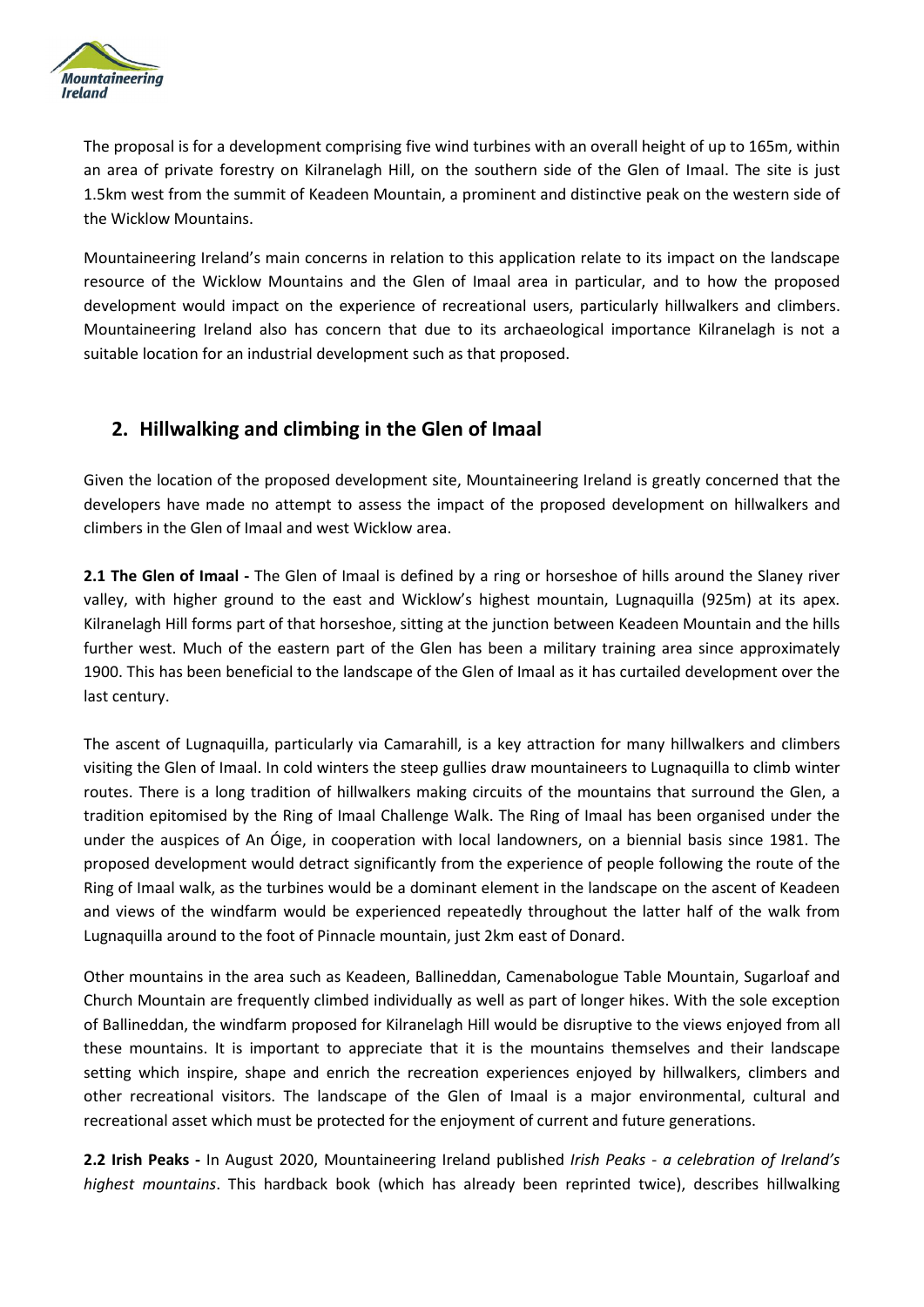

routes on Ireland's highest 100 mountains [\(https://mountainviews.ie/lists/highest/\)](https://mountainviews.ie/lists/highest/). In addition to Lugnaquilla and Camenabologue, Keadeen is one of the peaks featured in *Irish Peaks, with the route*  illustrated by a splendid photo of Brusselstown Ring from Keadeen. The route description highlights the historic interest of this landscape, including the cluster of hillforts in the area and Kilranelagh Graveyard *(Mountaineering Ireland, 2020).*

### **3. How windfarms impact on the recreation experience**

**3.1 What's special?** - Ireland has a very limited amount of mountain land and the quality and special character of these places is being altered all the time by changes in land use. The quality of the environment and the quality of the recreational user's experience are inextricably linked, with undeveloped natural landscapes providing the highest quality experiences. The relative lack of built artefacts in the upland landscape is a crucial element of the recreation experience. Consultation with Mountaineering Ireland members in 2016 identified 'peace and quiet', 'natural beauty', 'wildness' and 'escape' as the main attributes which make mountain experiences special (*Mountaineering Ireland, 2017).*



*Fig 1:* 

*Word cloud showing most popular responses from Mountaineering Ireland members to the question of 'What makes Ireland's mountains special?'*

**3.2 Impact of commercial windfarms on the recreation experience –** Large scale or poorly located wind farm developments can be detrimental to the positive attributes highlighted above. The visual impact of windfarms on people's experience of upland landscapes is exacerbated by the movement of turbine blades, which bring large scale mechanised movement to a naturally still environment. It is not just the turbines that present an issue, many Mountaineering Ireland members have also commented on how windfarm access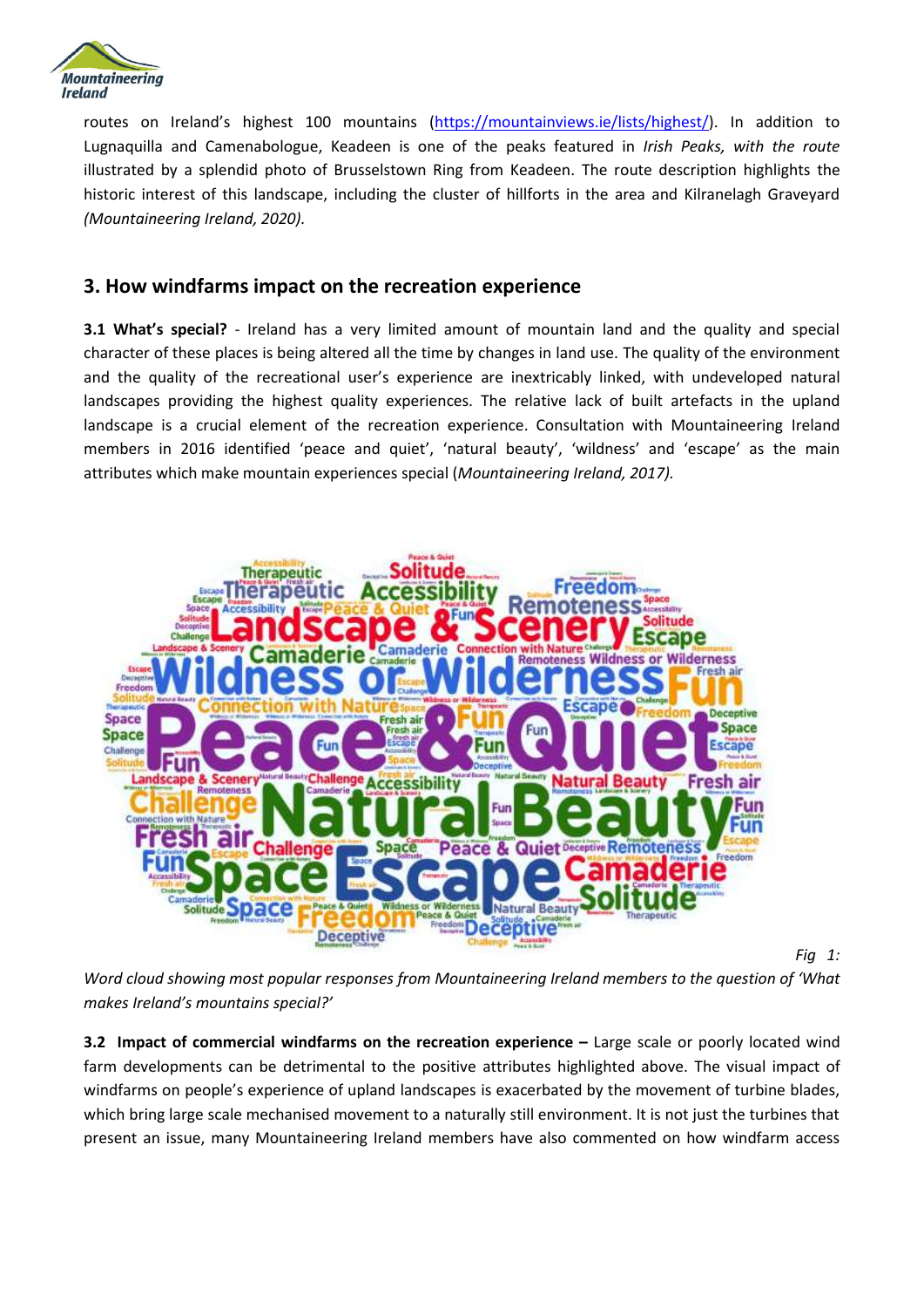

roadways detract from the quality of the landscape, due to their large scale, unnatural appearance and visibility.

Members of Mountaineering Ireland clubs based in south Wicklow and north Wexford have provided feedback on how walks previously enjoyed regularly by their groups have been destroyed by the construction of windfarms. Members have spoken of the large roadways to service turbines as 'blots on the landscape', of feeling diminutive as one walks close to a turbine. One member spoke of how the continually recurring 'whoosh' of turbine blades, combined with the movement of their shadows sweeping across the ground can leave a walker filled with a desire to get away from the windfarm. Based on these direct experiences it is abundantly clear that being in the vicinity of a windfarm does not make for a relaxing and enjoyable recreation experience.

A 2016 membership survey by our sister body Mountaineering Scotland, found that of 1,439 respondents, over two thirds stated that they prefer not to see windfarms when in the mountains and 23% said that they avoided areas with windfarms when planning their activities (*Mountaineering Scotland, 2016)*. This illustrates how the proposed development would diminish recreational enjoyment of the Wicklow Mountains and how it could displace recreation activity, with consequent impact for local businesses.

The pressure of visitor numbers in the Laragh/Glendalough area is such that Fáilte Ireland has commissioned a Visitor Management Masterplan, which seeks to improve the geographic and seasonal spread of visitors across County Wicklow. The imminent development of the Blessington eGreenway, and the potential for sustainable heritage tourism associated with the Baltinglass hillfort complex, both present opportunities for increased tourism activity in west Wicklow. This is something that businesses, towns and villages in west Wicklow have been seeking for decades.

Both the recreational and tourist uses of the Wicklow Mountains are highly sustainable and can function as strong economic generators on an ongoing basis without significant landscape degradation and with a much wider spread of return to the local and national community both in financial and employment terms.

## **4. Landscape and Visual Impact**

Landscape issues and visual impacts are generally perceived to be the key impact of wind turbines. Mountaineering Ireland has very significant concerns in relation to the Landscape and Visual Impact Assessment (LVIA) for the proposed development.

#### **4.1 Landscape lmpact Assessment**

**4.1.1 - Landscape sensitivity -** The proposed development site is in the 'Areas of High Amenity' landscape category in the Wicklow County Development plan. The 'Areas of High Amenity' is divided into five landscape areas. The site is within the 'Transitional Lands' area, immediately south of the 'Baltinglass Hills' area. Keadeen Mountain, 1.5km east of the site is part of the Wicklow Mountain Area of Outstanding Natural Beauty (AONB), the highest category in Wicklow's Landscape Character Assessment due to the very high vulnerability of these lands to development. The AONB extends down to the road only a few hundred metres east of the proposed development site.

In consideration of the heritage assets on Kilranelagh Hill, and the fact that the proposed development site is integral to the Baltinglass Hill Fort complex, it is anomalous that the development site is not included in the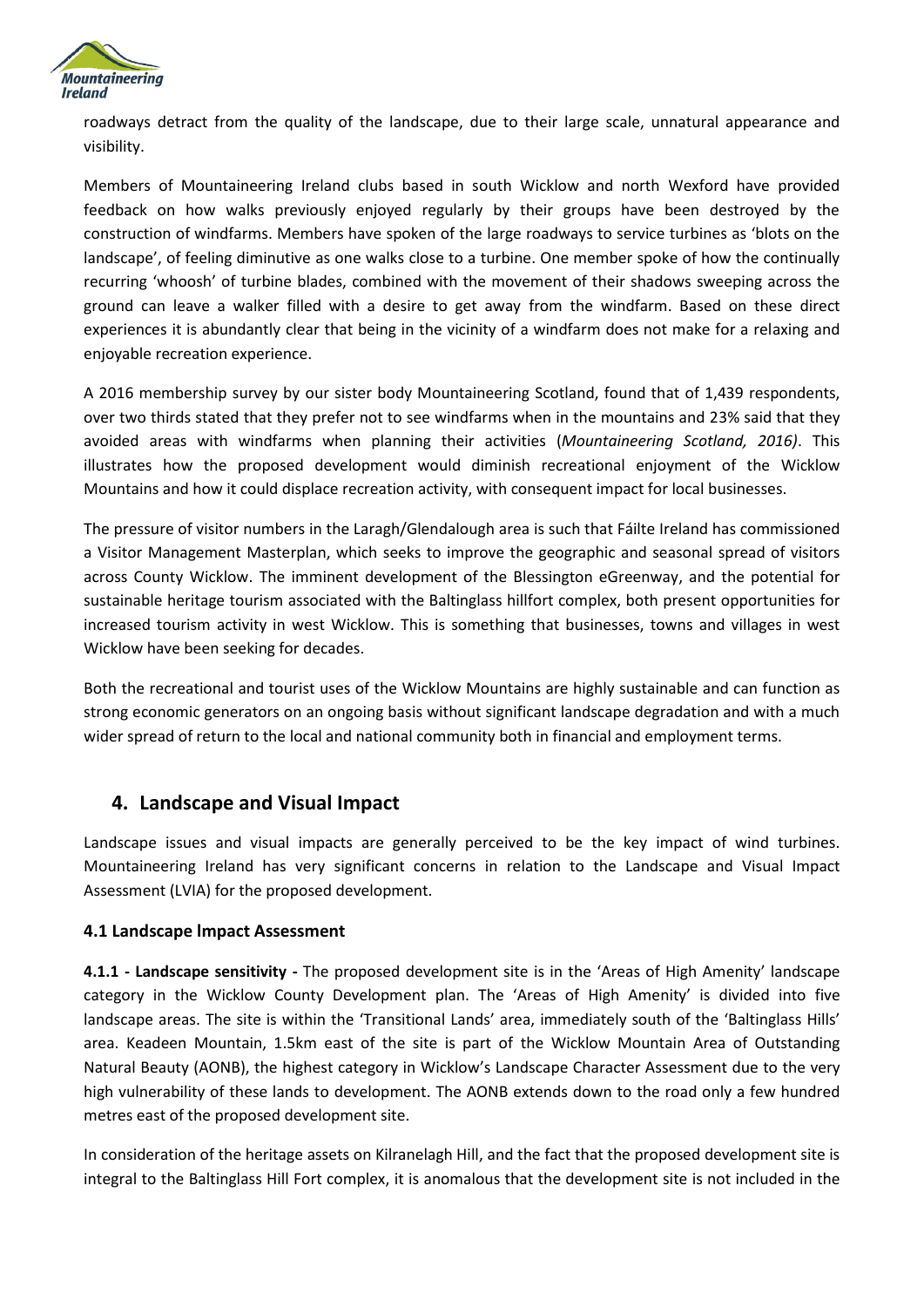

Baltinglass Hills area, nonetheless the development site forms part of the setting for the Baltinglass Hills area, which requires consideration in assessing this application.

Mountaineering Ireland does not accept the developer's judgment of Medium landscape sensitivity for this site and its immediate surrounds (<5km), as this includes all of Keadeen Mountain (part of the Mountain Uplands AONB) and most of the Baltinglass Hills area. Neither does it reflect the very significant archaeological and heritage importance of Kilranelagh Hill itself, despite the developers' claim that this is accounted for.

**4.1.2 Magnitude of Landscape Effects -** The argument that the proposed development would result in minor physical impacts in the site area as the land cover has already been modified by forestry fails to recognise that trees are living organisms and fundamentally different to substantially larger industrial structures anchored in place by deep concrete foundations. Given the shallow soils overlaying bedrock on this site, physical disturbance would appear to be an inevitable consequence of construction activity.

In relation to the landscape level impacts of the proposed development, there is much flawed reasoning in this section of the EIAR. The developers acknowledge that:

*For most commercial wind energy developments, the greatest potential for landscape impacts to occur is as a result of the change in character of the immediate area due to the introduction of largescale structures with moving components.*

They mention the two existing windfarms in the study area (Cronelea and Ballycumber) as being in a relatively discrete landscape setting, then bizarrely go on to state:

*However, after two decades of wind energy development in lreland's rural and upland landscapes, wind farms can no longer be described as an unfamiliar or uncharacteristic feature of any such landscape.*

This flawed reasoning continues:

Although the wind farm represents a stronger anthropogenic imprint and level of built development *than currently exists on the site, it will not detract significantly from its relatively remote, upland character. This is on the basis that wind farms are regularly located in remote areas and have become somewhat synonymous with such locations.*

Mountaineering Ireland categorically rejects this bullish attempt to claim all of Ireland's upland areas as being suitable and appropriate places for wind energy development. It is true that many upland areas have been targeted by developers, in part for wind for their higher wind speeds, but arguably because there are fewer local residents to object to such proposals.

Ireland has a very limited stock of mountain land, with just 6% of land area above the 300m contour; this includes Ireland's least altered landscapes. Ireland's extremely limited stock of undeveloped mountain land is irreplaceable and it is being depleted every day. Wind turbines are the largest manmade structures being imposed on Ireland's upland landscape, at a scale unprecedented in such settings. The incongruity and prominence of windfarms in upland settings is exacerbated by the movement of the turbine blades and their visibility across a wide area. Mountaineering Ireland would not want to see windfarms becoming a characteristic feature of upland landscapes, as the developers erroneously suggest they already have.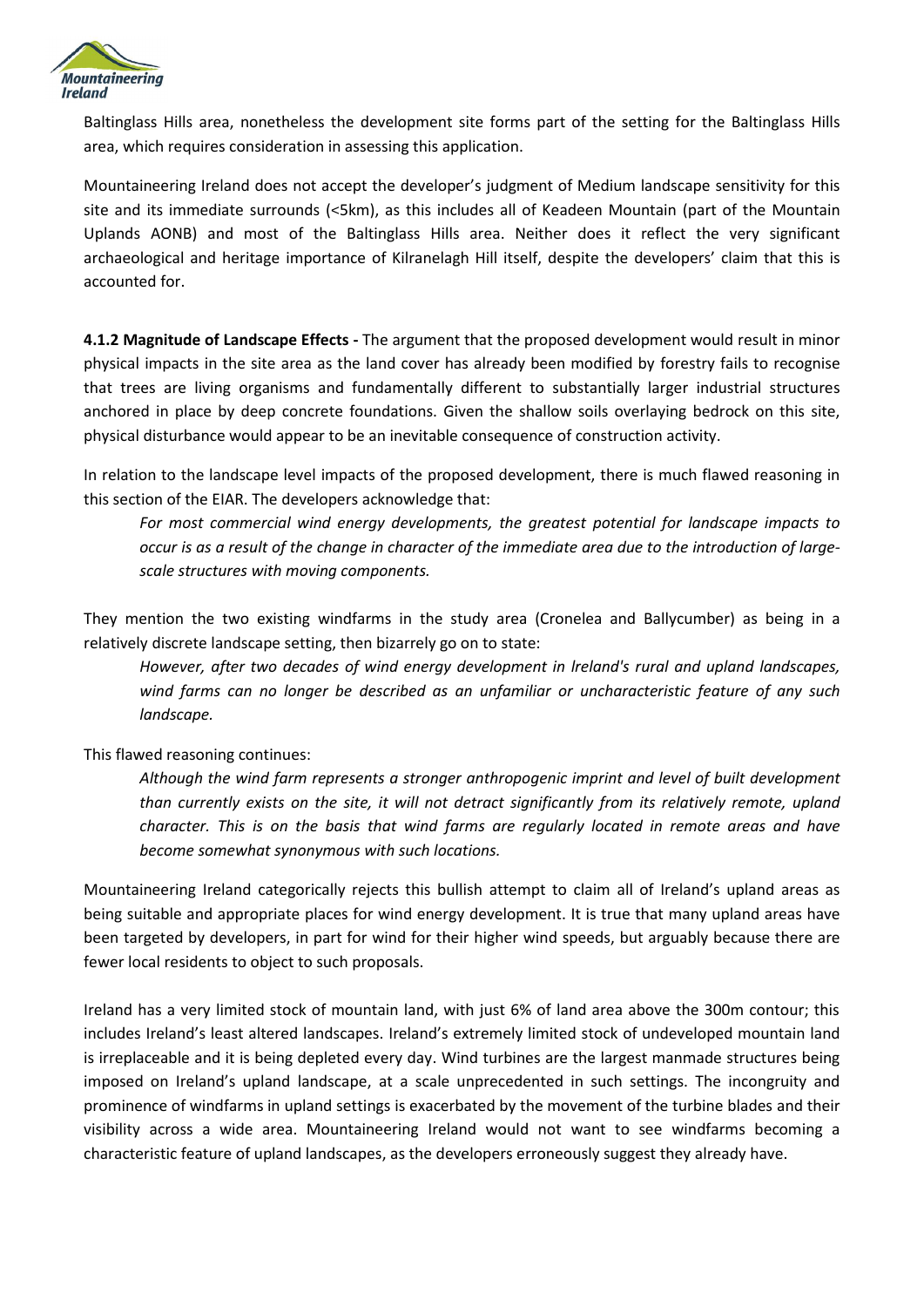

Power generation on the scale proposed for Kilranelagh is an industrial use of land. Had the wind industry not long since adopted the benign term *'farm'* it would be far more fitting to describe this as a wind energy factory. Would this site be considered a suitable location for the construction of any other factory? Mountaineering Ireland challenges the apparent presumption that remote and undeveloped landscapes are appropriate locations for industrial-scale renewable energy developments. Should these developments not be centred in industrial zones on the outskirts of cities and towns, with easier grid access and closer to demand centres? Green energy should not come at the expense of the quality of our green spaces.

Mountaineering Ireland does not accept that the proposed development could be 'comfortably assimilated into this broad landscape context without undue conflict'. Although the number of turbines may be modest, their scale is not. At an overall height of up to 165m, they are taller than any wind turbines that Mountaineering Ireland is aware of currently existing on the island of Ireland. There is simply no way to hide wind turbines of this scale in such a sensitive landscape. We therefore disagree with the developers' assessment of Magnitude of Effect for the central study area (Medium), and for distances beyond 5km (Low and Negligible).

**4.1.3 Significance of effect –** As significance of effect is a function of landscape sensitivity weighed against the magnitude of the landscape effect, not surprisingly the developers have found the significance of landscape impact to be Moderate, which Mountaineering Ireland disputes for the reasons given above.

Mountaineering Ireland further draws the attention of the planners to the final claim in this section of the EIAR:

*Whilst landscape sensitivity is higher within the core of the Wicklow Mountains AONB, the proposed wind farm is at a considerable physical and contextual remove from this area and will not unduly detract from its integrity or key scenic and naturalistic landscape values*

The site of the proposed development is only a few hundred metres from part of the AONB at the foot of Keadeen Mountain, the LCA does not define a 'core' area within the AONB, therefore the integrity of Keadeen's landscape should be accorded the same degree of protection as other parts of the AONB. It should be noted too that the proposed development forms part of the landscape setting for other parts of the AONB, especially the mountains on the northern side of the Glen of Imaal.

#### **4.2 Visual lmpact Assessment**

**4.2.1 selection of viewpoints -** The selection of key views suggests a poor understanding of how the general public engages with upland landscapes and belies the significant participation in hillwalking and outdoor recreation in the Glen of Imaal area and right across the Wicklow Mountains. Hillwalking is about the exploration of open mountain landscapes, it is in essence a spatial activity rather than one which relies on recognised tourism facilities, or defined or marked trails (such as the Wicklow Way).

It appears that 21 of 24 points selected are on, or adjacent to, public roads. People enjoy and experience Ireland's landscapes from places other than public roads, and it is essential that visual impact is properly considered from this context.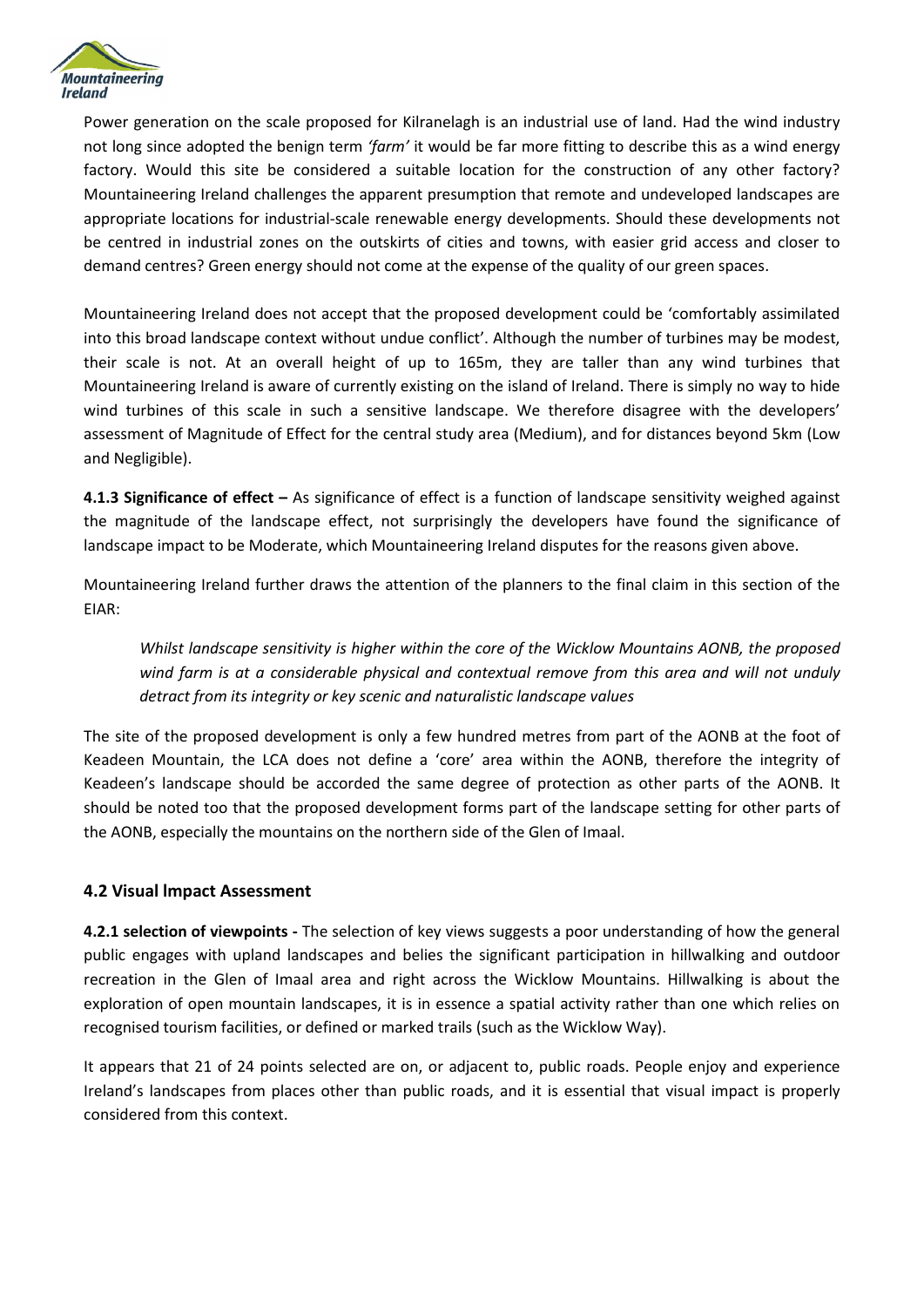

In Section 9.5 LVIA Methodology, the developers quote the IEMA Guidelines for Landscape and Visual Assessment, acknowledging that the visual receptors most susceptible to changes in views and visual amenity include:

- *People, whether residents or visitors, who are engaged in outdoor recreation, including use of public rights of way, whose attention or interest is likely to be focussed on the landscape and on particular views;*
- *Visitors to heritage assets, or to other attractions, where views of the surroundings are an important contributor to the experience;*
- *Communities where views contribute to the landscape setting enjoyed by residents in the area;*

These visual receptors are poorly represented in the selection of viewpoints. It is our argument that the selection of Viewshed Reference Points was inadequate and not in accordance with the Methodology set out in Section 9.5 of the EIAR, and that this in turn has masked the significance of the visual impact of the proposed development.

We note that two viewpoints on the Wicklow Way have been included, VP8 Wicklow Way at Slieveroe and VP16 Wicklow Way at Muskeagh. Both are somewhat distant from the site at 13.6km and 17.6km respectively. Mountaineering Ireland appreciates that there are not many marked walking routes in the Glen of Imaal area, however there are many informal hillwalking routes in the area with levels of usage that compare favourably with the Wicklow Way. One of these is the eastern approach to Keadeen Mountain.

**4.2.2 Keadeen Mountain -** The omission of Keadeen Mountain from the LVIA is shocking, indefensible and clearly deliberate. Keadeen is a popular summit amongst hillwalkers, runners, and local residents including a lot of family groups. It has heritage value due to the national monument on the summit. It is also the best vantage point to appreciate the network of hillforts in the Baltinglass area. With the cursus monument on the western side of the mountain and the alignments discovered in recent years, it is becoming clearer that Keadeen is integral to this important complex. The Strava heat map for Keadeen in Appendix 1 provides an indication of the popularity of this route in comparison with the two points on the Wicklow Way that were included in the LVIA.

Were this development to proceed, the visual impacts from the summit of Keadeen would be **profound**, due to the sensitivity of the receptors noted above and the very high magnitude of effect. The windfarm would be a major intrusion to the central part of the vista from the summit, distracting from the harmony and coherence of this very special landscape. It is not only the large scale of the turbines and their movement which would degrade the view, but also the widening of existing forest tracks, the addition of 1.5km of new site tracks (or roads), and the addition or large hard stand areas – all would be highly visually intrusive from the summit of Keadeen.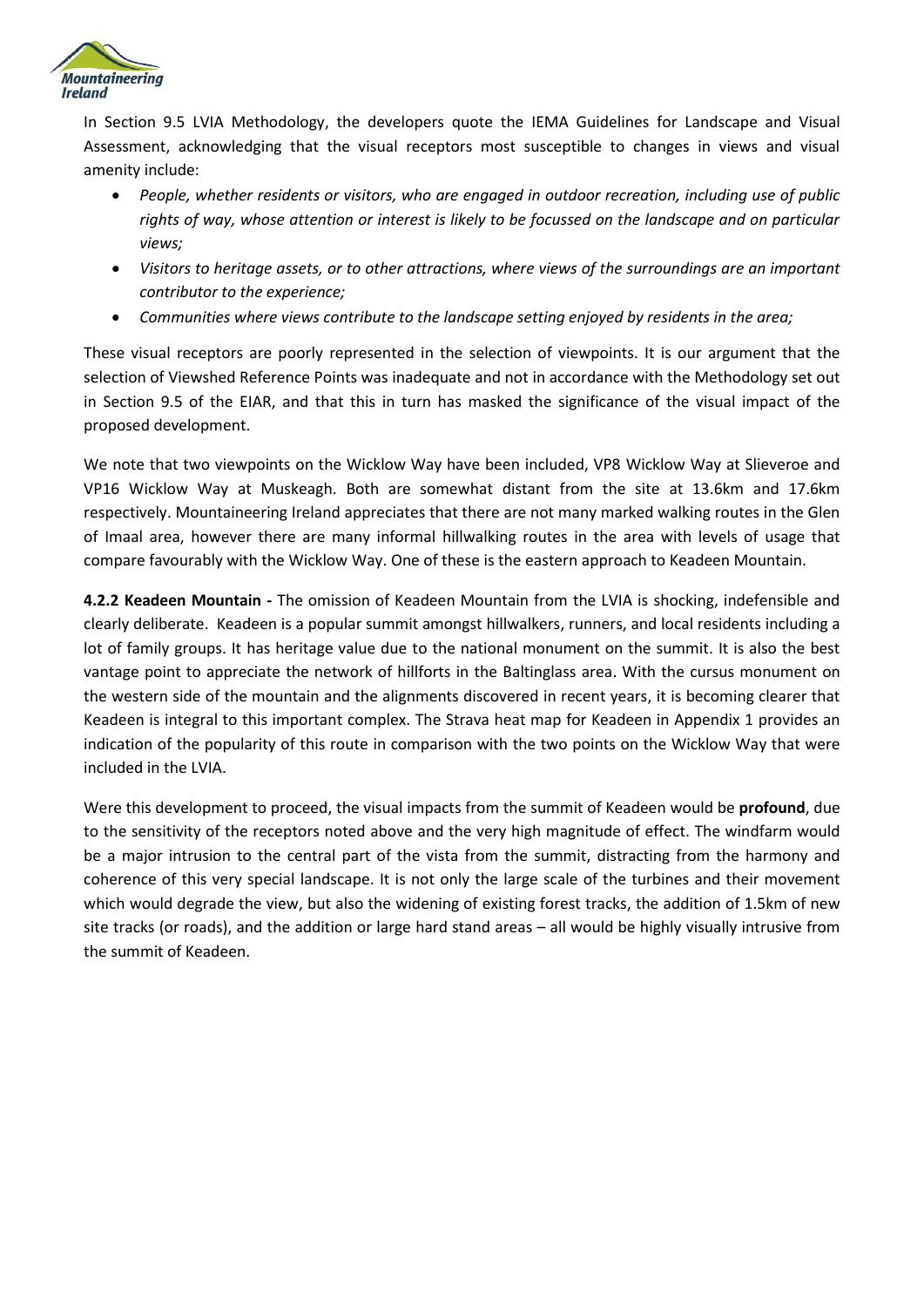



*Figure 1: Photo taken from the burial cairn on Keadeen's summit looking down on the development site, with Kilranelagh Hill on left and Brusselstown Ring on right.* 

**4.2.3 Table Mountain Walking Trail -** VP12 Table Mountain Walking Trail is included as being representative of a recreational amenity feature, this is certainly a suitable route to assess, however the actual viewpoint chosen is low down on the route, at 400m altitude. Table Mountain itself is 701m altitude and Table Track continues up to a heigh of approximately 680m.

As one ascends on Table Track the character of the landscape changes to have greater qualities of wildness, remoteness and tranquillity. The extent of the Glen of Imaal and its undeveloped character can be better appreciated. In particular, the way that the Glen is defined by a horseshoe of hills is more obvious, with Kilranelagh Hill being part of that defining feature.

The assessment notes that the turbines will be visible at modest but noticeable scale, filling the space between Keadeen Mountain and Spinans Hill, yet it goes on to conclude that the significance of visual effect is Low. This is surprising given the high sensitivity of people engaged in outdoor recreation activities such as hillwalking which focus on the landscape, and how the windfarm will be an intrusive and distracting element in a key part of the landscape.

In addition to those concerns, Mountaineering Ireland's reiterates that the actual location selected was not suitable to represent the effect the proposed development would have on the experience of hillwalkers and others engaged in outdoor activities on Table Track. A point higher up the track, or Table Mountain itself should have been used.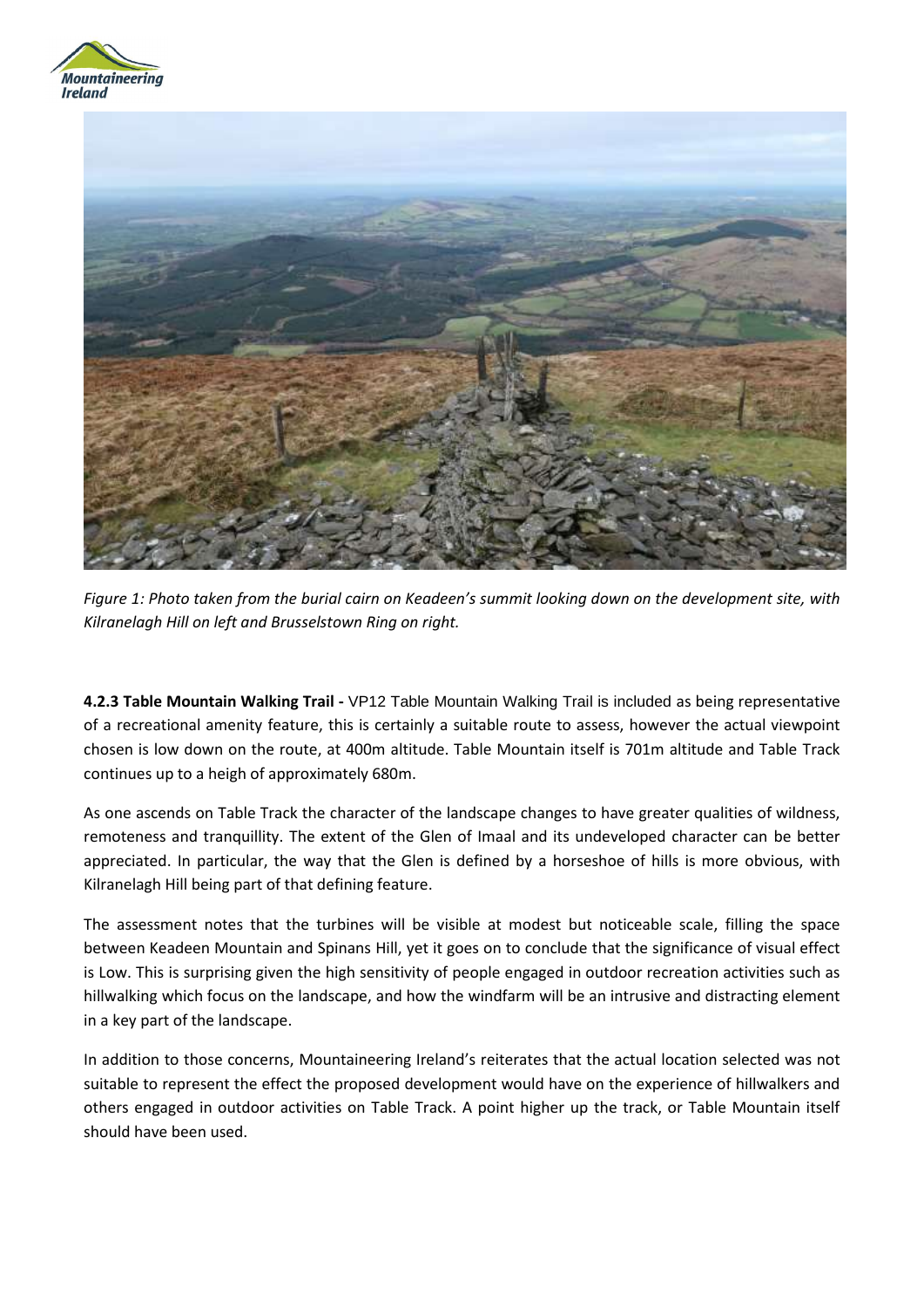

**4.2.4 Other vantage points in the Glen of Imaal -** Mountaineering Ireland contends that in addition to Keadeen Mountain, Sugarloaf (552m), 8km NE of the site, and at least one other summit, possibly Table Mountain (701m, 11.5km NE from the site), Camenabologue (758m, 11km NE from the site), or Church Mountain 12km north of the site should be assessed. The mountains around the Glen of Imaal are key features in the landscape and all attract people on a daily basis.

Leitrim Graveyard in the Glen of Imaal (less than 7km NE of the site) is another glaring omission, as a site with historic, cultural and spiritual value.

**4.2.5 Cumulative Impact Assessment -** In relation to the assessment of cumulative impact, it is notable that people ascending Keadeen Mountain by the most popular route from the east will experience sequential views of Ballycumber windfarm, and to a lesser extent Cronela windfarm, followed by the dominant visual impact of this proposed development on reaching the summit.

It is also common for walkers to approach Keadeen from Carrig, its neighbouring summit to the south, this previously scenic journey would be degraded by sequential views of Kilranelagh windfarm. Due to the inexplicable omission of Keadeen Mountain from the LVIA, these examples of cumulative impact have not been idenified by the applicants.

**4.2.6 Extent of ZTV map -** Given that Section 9.4 of the EIAR states that 'Visualisations and mapping supporting the Landscape and Visual lmpact Assessment were prepared in accordance with the Scottish Natural Heritage (SNH) *Visual representation of wind farms: Best Practice Guidelines',* Mountaineering Ireland was surprised to see that the extent of the ZTV (Zone of Theoretical Visibility) maps was only 20km. The SNH guidance recommends (in paragraph 48) a radius of 45km where the overall height of turbines is 150 metres or more *(Scottish Natural Heritage (2017).* 

Although Ireland's Wind Energy Development Guidelines (page 94) state that for turbines with a blade tip in excess of 100 metres, a ZTV radius of 20km would be adequate, turbines of the scale proposed for Kilranelagh were not envisaged when this guidance was published in 2006. This smaller study area underplays potential impacts which reach right into the Wicklow Mountains and Blessington Lakes etc. A study area of 30km distance (60km diameter) would be more appropriate in such a sensitive location.

## **5. Archaeology and Cultural Heritage**

Kilranelagh Hill is part of a dense concentration of Neolithic and Bronze Age hillforts in the Baltinglass area. In addition to nine hillforts, there are cairns, graves, standing stones, and stone circles. Together these make a landscape so important that archaeologists and historians consider it on a par with the Boyne Valley and a possible candidate for World Heritage Site status.

For thousands of years Kilranelagh Hill has been a burial site with Kilranelagh Graveyard amongst the oldest continually functioning burial sites in the world, and possibly the oldest in Europe.

Chapter 12 of the EIAR provides an inventory of over 100 protected monuments within 2km of the proposed development site, one of these, Boleycarrigeen stone circle, is within the development site. The two large upright stones which form the entrance to this circle face the rising sun as it moves along the upper slopes of Keadeen mountain during the Summer Solstice. Connections such as this between the monuments in the Kilranelagh / Baltinglass Hills area and physical features in the landscape are still being discovered.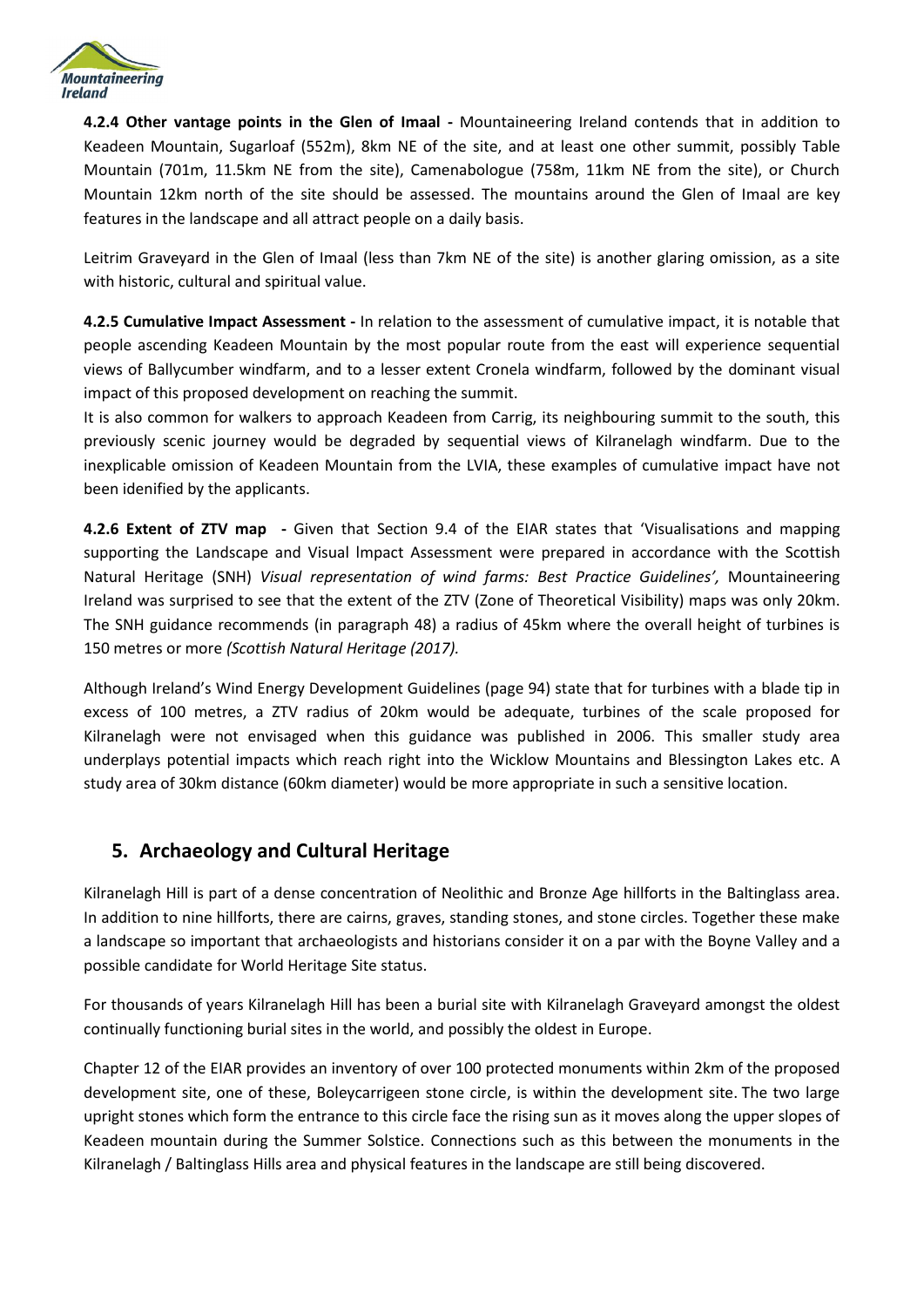

Mountaineering Ireland emphatically rejects the developers' conclusion (below) that a moderate impact on the setting of such a wealth of nationally important monuments' is somehow acceptable.

*With respect to the significance of the immediate and wider historic landscape, it is acknowledged that there will be a moderate impact on the setting of nationally important monuments for the duration of the operational stage of the wind farm (of 30 years).*

Mountaineering Ireland is concerned that were this proposal to be approved, these national monuments would be dwarfed by turbines and the character of this historic landscape altered to an unacceptable degree. With such a cavalier attitude to Ireland's national heritage, the applicants' commitments to develop a heritage trail and facilitate guided tours to promote an understanding the significance and importance of the archaeological heritage of this area is utterly unconvincing.

Mountaineering Ireland calls on Wicklow County Council to protect this precious site from industrialisation and to take measures to ensure that is cared for, studied and celebrated in a way that will help local residents and visitors appreciate why this place held such importance to people for thousands of years.

## **6. Planning Context**

Mountaineering Ireland believes that the proposed development would be in contravention of Wicklow County Council's Landscape Heritage Tourism, and Policies, as set out in the County Development Plan (2016-2022). It is clear that the intention of the Development Plan and is to protect the integrity of Wicklow's important landscapes and heritage sites.

In the Wind Energy Strategy (Appendix 6 to Wicklow County Development Plan) the proposed development is within a large area of the county that is considered to be **Less Favoured** for Wind Energy Development.

*Wind farm development will be considered, but the sensitivities revealed in these areas would render exploitation more problematic and therefore these areas are less favoured for wind energy development* 

The Wind Energy Strategy requires that a detailed assessment of the Landscape and Visual Impact is prepared for all applications. As made clear in Section 3 above, it is Mountaineering Ireland's position that the LVIA for this proposed development is fundamentally flawed and therefore downplays the landscape impacts of the proposal.

The potential impact of the project on built heritage, including archaeological sites, also has to be considered. This is a particularly significant consideration for this site.

The Landscape Assessment (Appendix 5 to Wicklow County Development Plan 2016-2022) includes as Key Development Consideration **5.3.8**:

*In order to protect views towards the natural hill formations, development within or surrounding the Baltinglass Hills landscape area should be sited in a manner which avoids intrusions on ridge lines or impacts negatively on the natural sky-line.*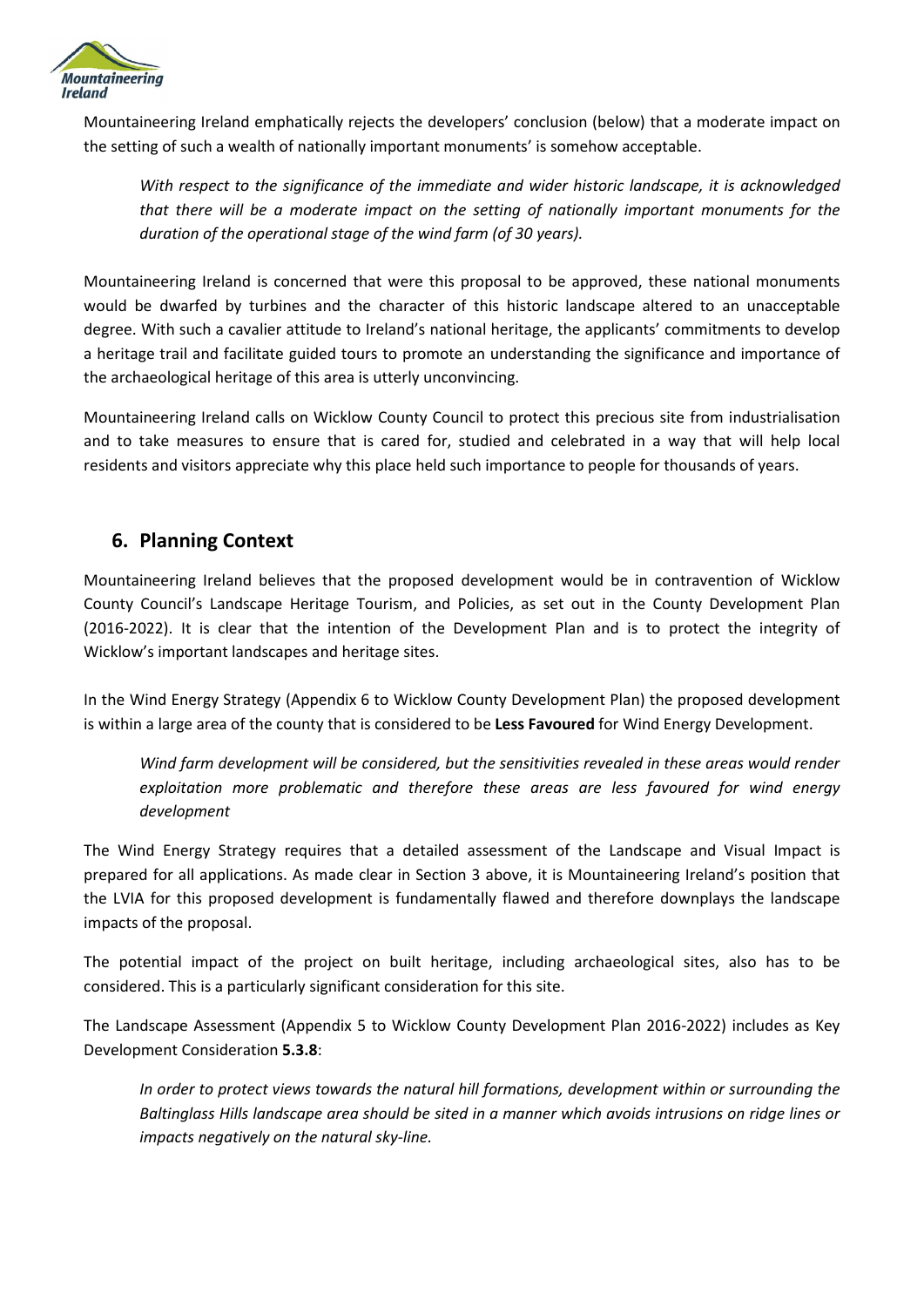

It is Mountaineering Ireland's assertion that the application is not compatible with the Council's Archaeology Objectives, particularly the following objectives from Chapter 10 – Heritage of the Wicklow County Development Plan 2016-2022:

*BH1 No development in the vicinity of a feature included in the Record of Monuments & Places (RMP) will be permitted which seriously detracts from the setting of the feature or which is seriously injurious to its cultural or educational value.*

*BH5 To protect the Hillforts in west Wicklow and to engage with the relevant central Government department to seek to undertake a detailed study of their importance.*

The proposed development also appears to be in conflict with the Council's Tourism and Recreation policies, specifically:

*Principle 4: Strategic tourism assets – including special landscapes, important views, the setting of historic buildings and monuments, areas of cultural significance and access points to the open countryside, should be safeguarded from encroachment by inappropriate development (Chapter 7 – Tourism and Recreation, County Development Plan 2016-2022***).**

## **7. Conclusions**

It is Mountaineering Ireland's conclusion that the proposed development would be an unacceptable industrial intrusion into a landscape of high scenic quality and international archaeological importance. The proposed development would greatly diminish the quality of current and future recreation experiences on the mountains around the Glen of Imaal, thereby undermining the economic benefit that recreation and tourism bring to the area. The amenity value of these mountains far outweighs this commercial opportunity.

Mountaineering Ireland has shown that the developers' case, particularly the LVIA, is built on flawed foundations and misleading statements. This application needs to be seen for what it is – an opportunistic attempt to profit from the industrialisation of a sparsely populated, scenic and historic landscape. Inappropriate applications such as this reflect badly on the renewable energy sector as a whole.

The proposed development would impact the integrity of the Wicklow Mountains in general and set a damaging precedent. Therefore, Mountaineering Ireland is strongly of the view that this development would be contrary to the proper planning and sustainable development of the area.

Mountaineering Ireland trusts that you will take these views into consideration when deciding on this application.

Yours sincerely

Helen Lawless Access & Conservation Officer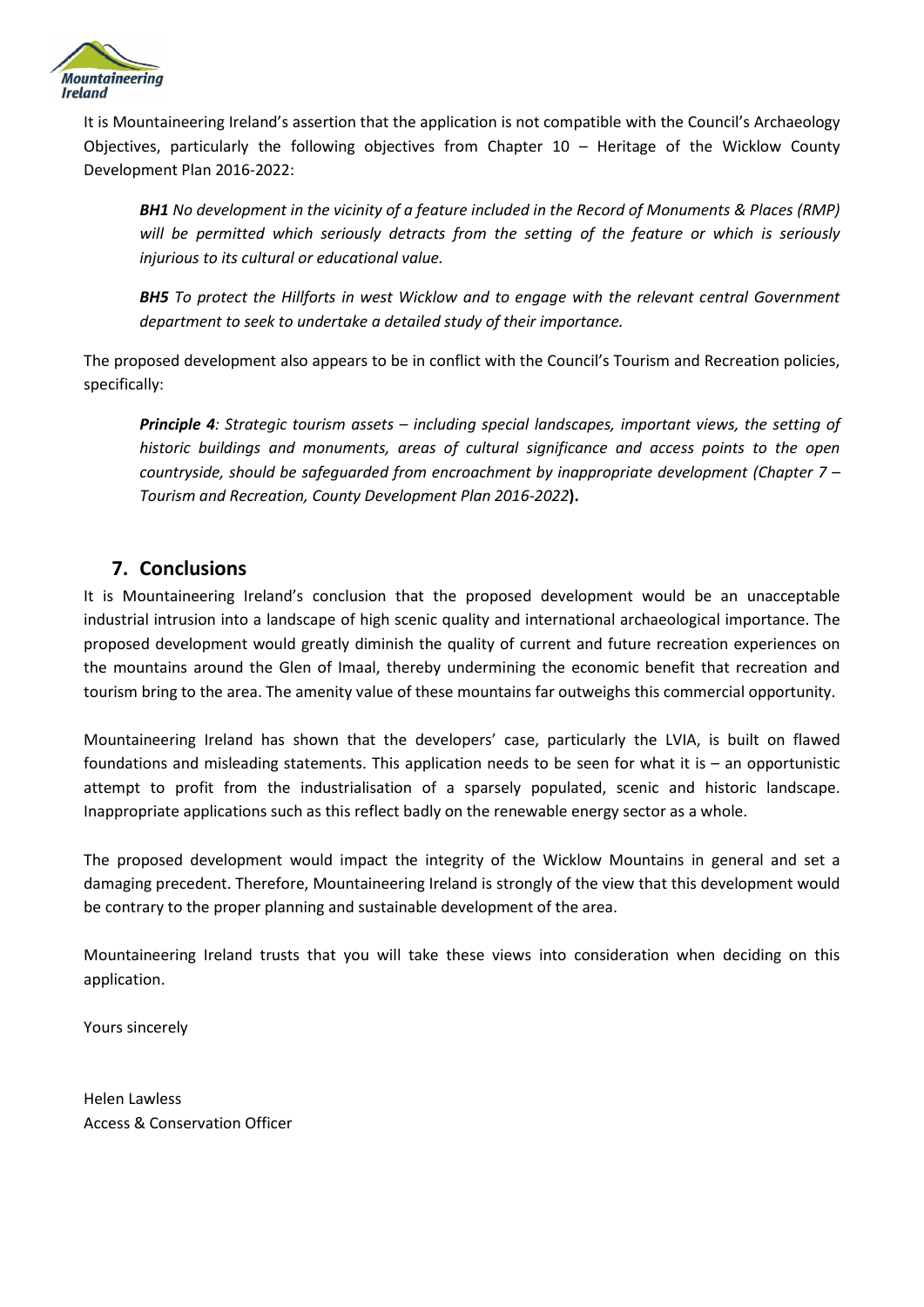

## **About Mountaineering Ireland**

Mountaineering Ireland is the representative body for hillwalkers and climbers on the island of Ireland. Mountaineering Ireland's mission is to represent and support hillwalking and climbing. Our Vision is that hillwalkers and climbers will become more skilled, self-reliant and informed, that access will be improved, and that our mountain landscapes will be valued and protected.

Mountaineering Ireland is recognised as the National Governing Body for the sport of mountaineering by both Sport Ireland and Sport Northern Ireland. The term mountaineering refers to a wide spectrum of activities that includes walking, rambling, hillwalking, rock and ice-climbing, bouldering and alpinism. Mountaineering Ireland has over 13,900 members, comprising 191 clubs and 2,060 individual members (October 2020).

For queries or further information please contact:

Helen Lawless, Mountaineering Ireland, Irish Sport HQ, National Sports Campus, Blanchardstown, Dublin 15.

Phone: +353 1 6251115, email: [helen@mountaineering.ie,](mailto:helen@mountaineering.ie) website: [www.mountaineering.ie](http://www.mountaineering.ie/)

#### **References**

IEMA (2013) *Guidelines for Landscape and Visual Impact Assessment, Third Edition*, published by the Landscape Institute, LI, and Institute of Environmental Management and Assessment, IEMA, Routledge, UK

Mountaineering Ireland (2017*) Mountaineering Ireland's vision for the future of Ireland's mountains and upland areas, published June 2017 by Mountaineering Ireland, available online*  [https://www.mountaineering.ie/\\_files/2017619123028\\_28d4fe41.pdf](https://www.mountaineering.ie/_files/2017619123028_28d4fe41.pdf)

Mountaineering Ireland (2020) *Irish Peaks – A Celebration of Ireland's Highest Mountains*, published August 2020 by Mountaineering Ireland

Mountaineering Scotland (2016) *Wind farms and mountaineering in Scotland*, published July 2016 by Mountaineering Scotland, available online – <https://www.mountaineering.scot/conservation/information/wind-farm-research>

Scottish Natural Heritage (2017) *Visual Representation of Wind Farms: Guidance,* published 2017 by Scottish Natural Heritage, available online *-* <https://www.nature.scot/visual-representation-wind-farms-guidance>

Sport Ireland (2020) *Impact of Covid-19 Restrictions on Sport and Recreational Walking* available online <https://www.sportireland.ie/news/four-out-of-five-adults-make-physical-activity-part-of-weekly-routine>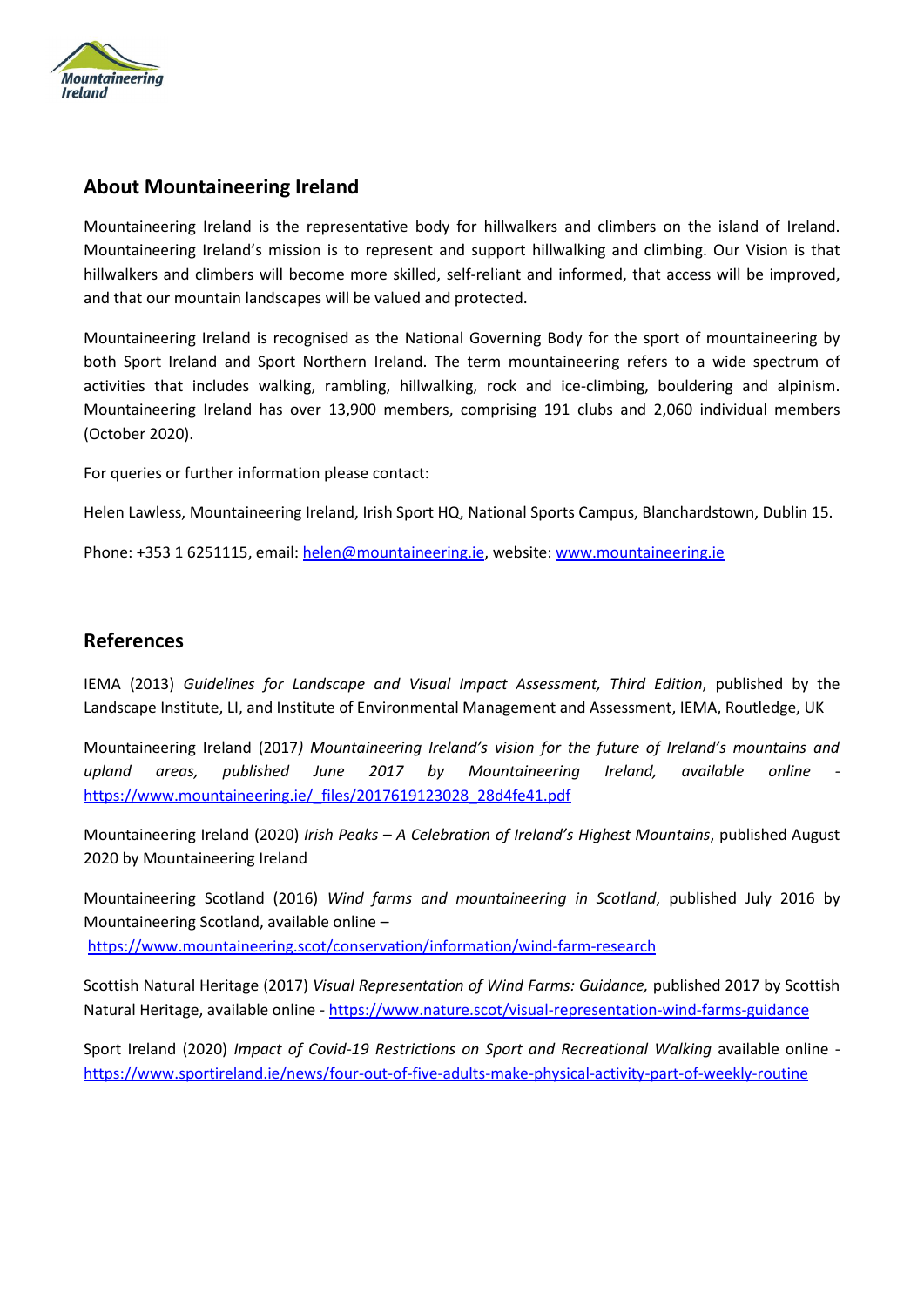

## **Appendix 1 - Strava Heatmap images**

Strava heatmaps provide an indication of levels of activity amongst users of the Strava app. Strava users are more likely to be runners and fitness enthusiasts, so not representative of the general population of recreational users, nonetheless it is useful for identifying popular routes and comparing the level of activity between routes.



**Keadeen (note approach to summit from east)**



**VP8, Wicklow Way Slieveroe**